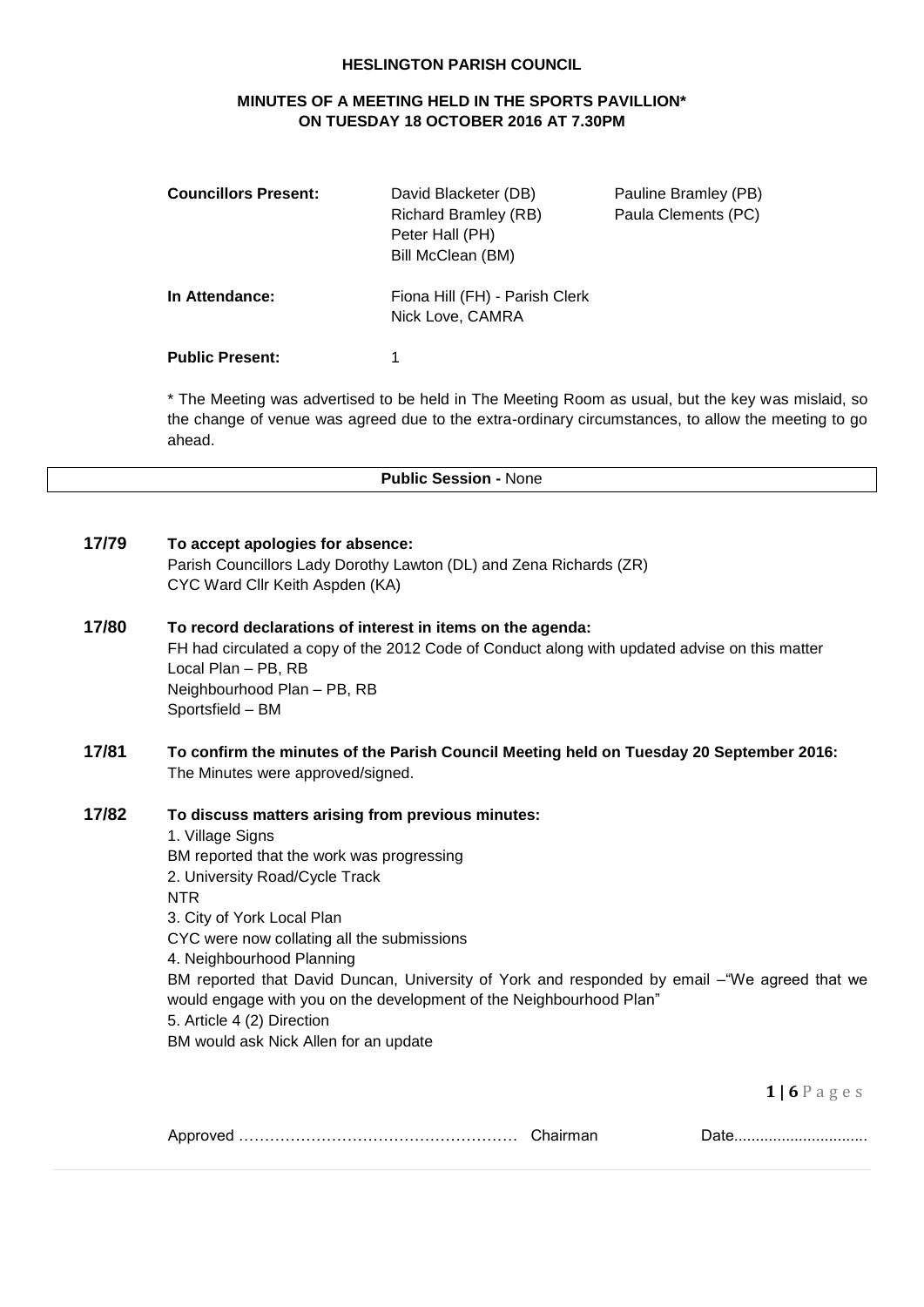6. CYC Community Governance Review NTR

7. Parish Council Vacancy

NTR

## **17/83 To Discuss, if necessary, long-standing matters:**

1. Appearance of village

FH had emailed Harvey Lowson, CYC asking him for a site visit to discuss the trees along Main Street, but he was currently away.

1.1 Bench – Hesketh Almshouses

DB had applied for ward funding. FH had not received a response from the Lions.

1.2 Boss Lane – Removal of hedge

CYC had taken no action. Halifax Estates had requested a varied species hedge and the fence to be painted green.

1.3 Community Assets

Nick Love, CAMRA gave a comprehensive report into the procedure for Assets of Community Value (ACV) and what implications this has for the parish/owners. The Parish Council unanimously agreed to go ahead with an application to CYC for the Deramore Arms to become and ACV and CAMRA would provide template documentation.

## 2. Highway Matters – NTR

- 3. Major Events Yorkshire Marathon NTR
- 4. University of York NTR
- 5. Communication-
	- Website NTR
	- Newsletter latest edition had been circulated

## **17/84 To receive any matters raised by members of public:**

The University of York Night Buses were still causing a problem with students loud voices waking parishioners between the hours of 0400-0600, so PB would email David Duncan.

#### **17/85 To report and make relevant recommendations on new planning applications:**

Letter A:We support the application

Letter B:We have no objections

Letter C:We do not object but wish to make comments or seek safeguards as set out overleaf Letter D:We object on the planning grounds set out overleaf

The Parish Council discussed these planning applications and FH was asked to respond as follows:

- 1. 16/02029/FULM Heslington East Letter C – Unanimous The Parish Council discussed this application and they have no objections, subject to adequate restrictions to limited parking spaces.
- 2. 16/02182/FUL 3 Low Mill Close Letter B – Unanimous
- 3. 16/02300/TCA 1 Woodyard Cottages

Letter C – Unanimous

The Parish Council discussed this application and they have no objections (Letter C). However, as the application is in a Conservation area, we request that the Conservation Officer after consultation, if required, with the Aboricultural Manager or his Department regarding the tree works, should be satisfied with the application.

**2 | 6** P a g e s

|--|--|--|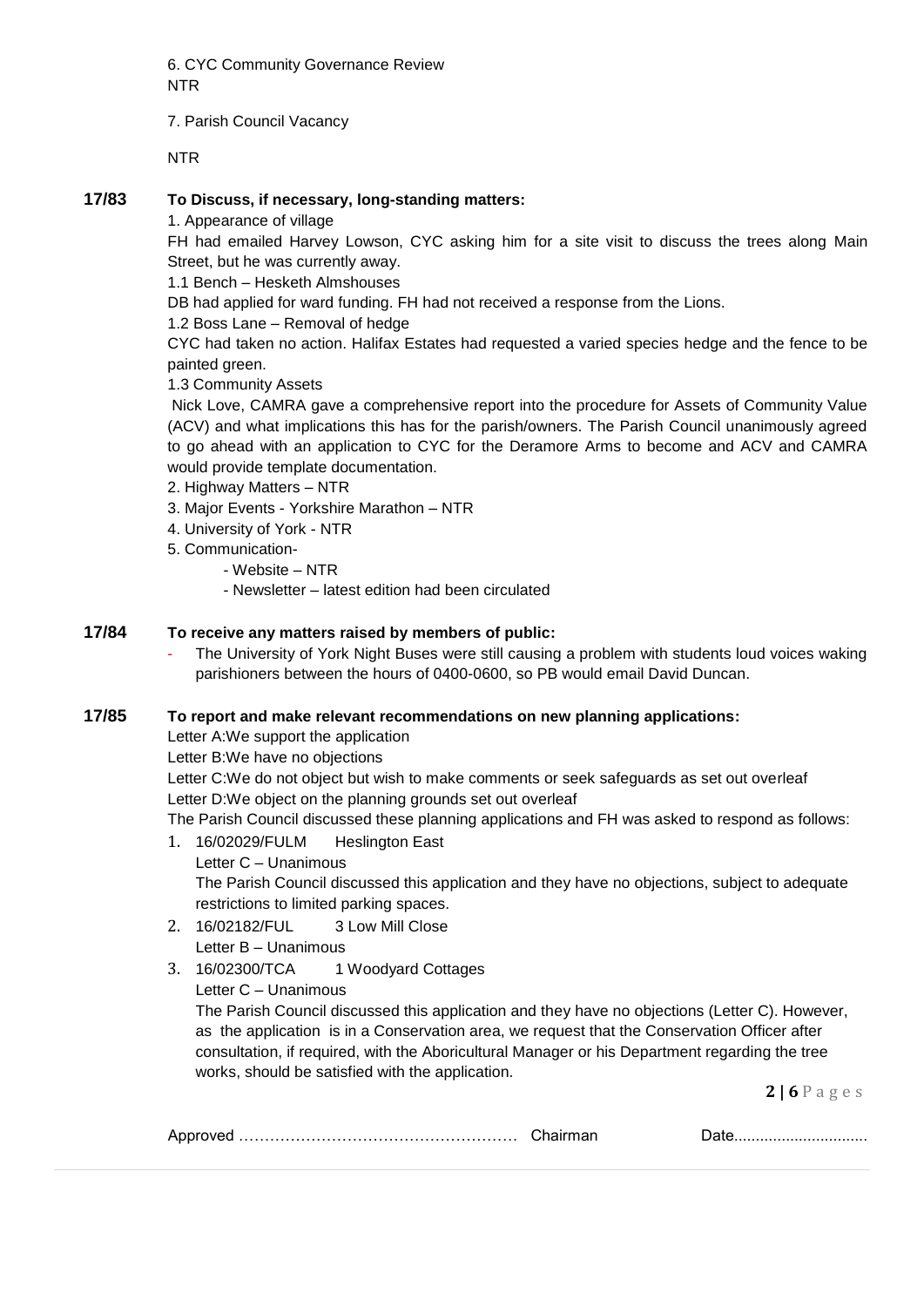#### **17/86 To report planning decisions by City of York Council:** None

#### **17/87 To receive reports from representatives of following outside bodies:**

1. Ward Councillors

KA had sent a written report by email, which FH had circulated around Cllrs and is shown at the end of these Minutes.

2. North Yorkshire Police:

Report received, which FH had circulated around Cllrs and is shown at the end of these Minutes 3. Heslington East Community Forum

NTR

4. Good Neighbours Forum (Next Meeting Mon06Feb17)

PB had received the draft minutes of the meeting on 05Sep16, which she would circulate around Cllrs. University offered a flip chart to HPC – PB will collect

5. Ouse and Derwent Drainage Board

NTR

6. Sports Field The committee were considering Ward funding for play area equipment 7. York Environment Forum

NTR

8. Alms Houses

NTR

9. The Meeting Room

NTR

10. Fulford & Heslington Ward Team Meeting

Future meeting dates 02Nov16 and 28Feb17

# **17/88 To receive any new correspondence received by the council:**

- Email regarding proposed planning application the The Byre, Main Street The Parish Council asked FH to respond as follows – "The Parish Council thank you for the courtesy and will now await the planning application consultation pack.

- Resident written to KA cc HPC re lack of parking provision for drop off/pick up planned for new school. PB would speak to KA to respond on this matter

PB would speak to PB about this matter

- Heslington Court parking issues

PB would speak to David Duncan, University of York

# **17/89 To receive matters raised by members:**

DB had circulated a York Press article about the proposed closure of BT phone boxes in the York area. Heslington was not on the list and FH had double checked this with KA, who had confirmed he was not aware of any plans to remove the phone box in Heslington.

# **17/90 To discuss matters raised by Parish Clerk/Responsible Financial Officer:**

1. Bookkeeping records for year ending 31 Mar 16 to date

The financial report was circulated around Cllrs.

2. Internal Control Check(s)

These were deferred until the next meeting

**3 | 6** P a g e s

| <b>ADDIT</b> |  | <u>Dalv</u> |
|--------------|--|-------------|
|--------------|--|-------------|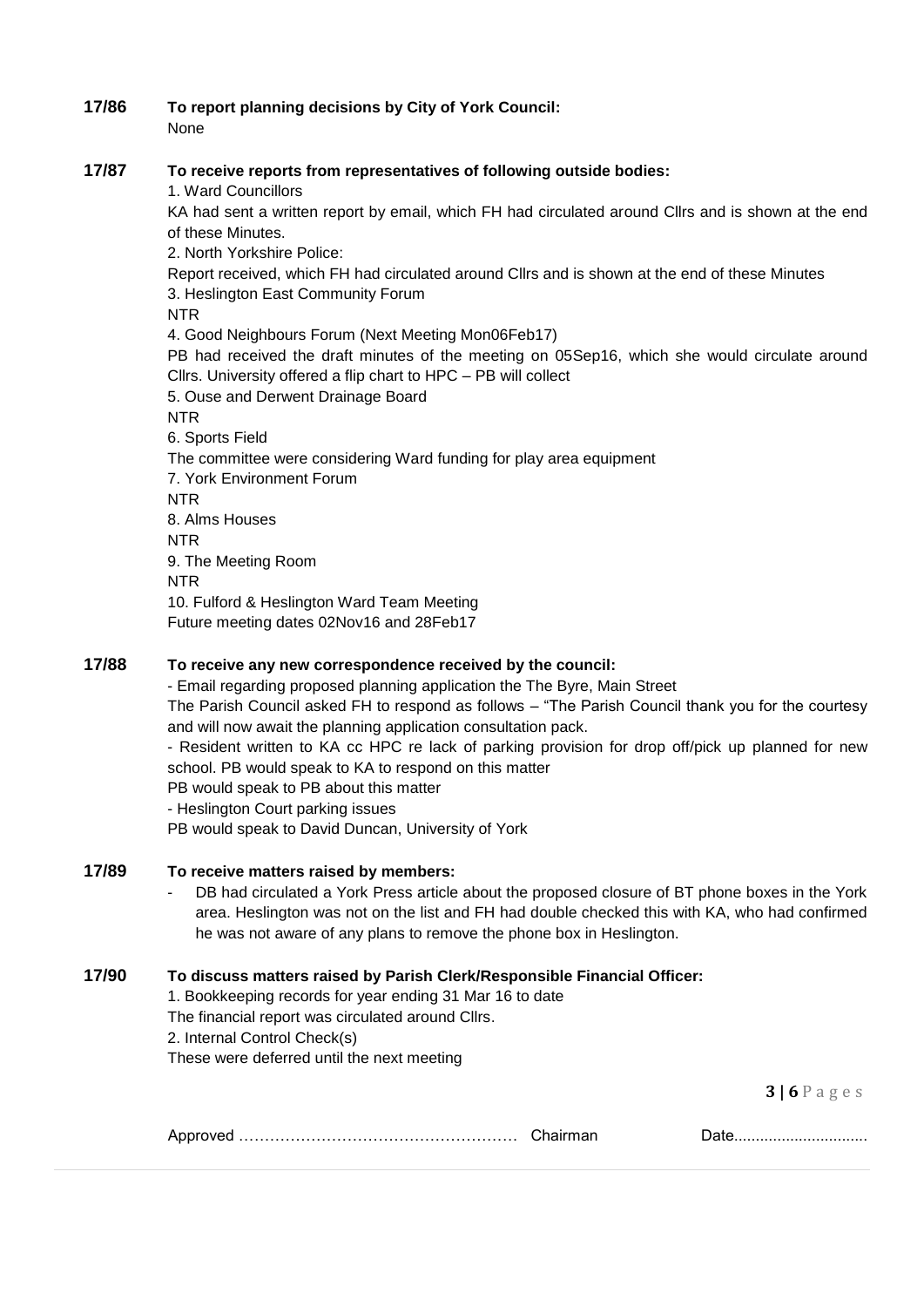3. Internal Audit

FH reported that the Annual Return had been returned, without any issues/comments

3.1 Risk management

FH advised this was still WIP

3.2 Information Commissioner Office

FH had asked I.C.O. to clarify what protection a Parish Council get from registration and what risks there would be if not registered. I.C.O. had responded "The Data Protection Act 1998 requires every data controller (eg organisation) who is processing personal information to register with the ICO, unless they are exempt. Failure to register can result in a heavy fine". They provided a link <https://ico.org.uk/for-organisations/register/> FH investigated this and it asked two questions –

Do you use CCTV for the purpose of crime prevention?

Are you processing personal information?

"Processing" means doing any of the following with the information:

obtaining it, recording it, storing it, updating it, sharing it

"Personal information" means any detail about a living individual that can be used on its own, or with other data, to identify them.

FH advised that it was her believe that the answer to both questions was currently No, so the Parish Council does not have to register with the ICO, but this should be reviewed annually at the A.P.C.M. The Parish Council unanimously agreed this advice.

4. Matters raised with/by Yorkshire Local Councils Association (YLCA)

4.1 Protocol for allowing or not filming at meetings

FH had emailed YLCA to seek advice on this matter and dealing with members of the public in light of the problems experienced by another local Parish Council, which was reported in the local press. The advice received was that the Recording Policy had been updated, so this would be adopted at the next meeting.

4.2 Digital Transparency Fund

DB reported that at the meetings councils were urged to be more imaginative, than just computer and printers, when applying for funding. DB would research hearing loops.

4.3 NALC Subs 2017-2018

YLCA advised that this matter would be considered at the AGM on 20 October 2016 and the associations would write to all member councils after this meeting to advise them of any increase in the affiliation fees.

4.4 Reserves Policy

FH had circulated this around Cllrs and it would be discussed along with the budget/precept

5. Matters raised with City of York Council

5.1 Double Taxation

The claim form for 2016-2017 had been received and the deadline was 30Nov16. This would be submitted along with a query about what had happened with previous years claims.

5.2 Section 106

FH had contacted David Meigh, who had responded as follows – "*All this info can be found at https//www.yorkopendata.org/ then put 106 in the search box. This detail what has been paid and*  what is due if planning applications are progressed by the developer. However, to save you looking *through a very large spreadsheet I can confirm that we are holding money in the following areas: Heslington PC – None"*

6. Work Place Pensions

NTR

7. To approve the following invoices for payment

| 7.1 | Parish Clerk    | Salary              | £268.35 | 001666      |
|-----|-----------------|---------------------|---------|-------------|
| 7.2 | Lengthsman      | Salary              | £312.00 | 001667      |
| 7.3 | David Blacketer | Wheelbarrow repairs | £15.90  | 001668      |
|     |                 |                     |         | $4 6P$ ages |

|--|--|--|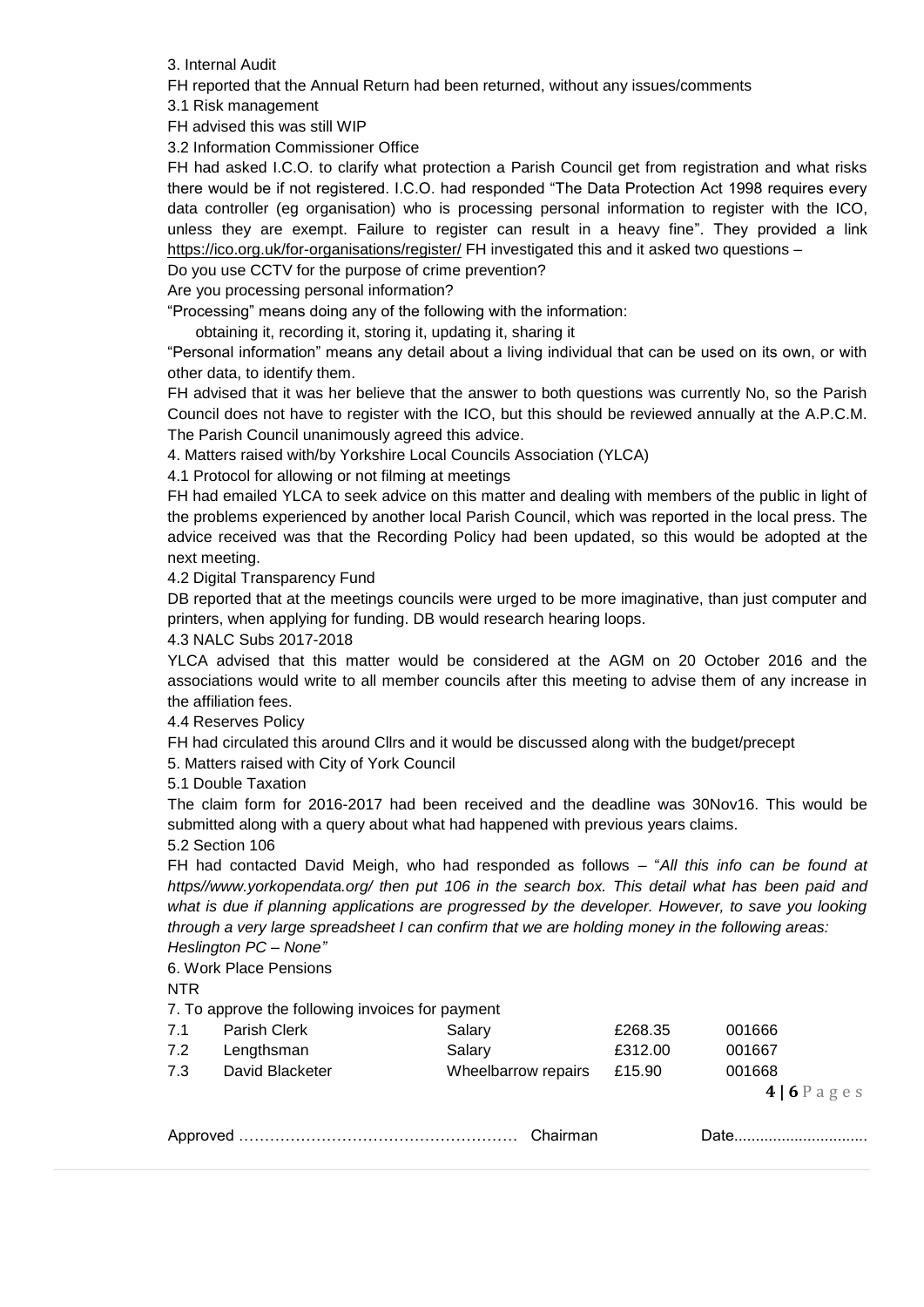| 7.4  | <b>York Print Company</b> | Newsletter printing   | £56.00   | 001669 |
|------|---------------------------|-----------------------|----------|--------|
| 7.5  | PKF Littlejohn LLP        | <b>External Audit</b> | £120.00  | 001670 |
| 7.6  | Urban Vision              | NP Consultancy        | £1962.60 | 001671 |
| 77   | HMRC.                     | <b>PAYE</b>           | £671.40  | 001672 |
| -7.8 | <b>Bill McClean</b>       | <b>Planter Plants</b> | £11.10   | 001673 |

**17/91 To confirm the dates of the future meeting(s) on Tuesdays at 7.30 p.m. in the Meeting Room as:** 15 November 2016 20 December 2016

| 17 January 2017 | 21 February 2017 | 21 March 2017     |
|-----------------|------------------|-------------------|
| 18 April 2017   | 16 May 2017      | 20 June 2017      |
| 18 July 2017    | 15 August 2017   | 19 September 2017 |
| 17 October 2017 | 21 November 2017 | 19 December 2017  |
|                 |                  |                   |

#### **Report received from CYC Ward Cllr K Aspden**

#### Local Plan

The first stage of consultation on the new draft Local Plan is complete, and Council officers are in the process of examining the approximately 2,000 responses. The rough timetable is for reports to Councillors in December, followed by further consultation before a submission to the Planning Inspectorate.

A key site for our area is of course the proposed development previously known as Whinthorpe. As you know, the proposal from the Council saw the site reduced in size and scale and moved away from Heslington village. As part of the consultation, developers as well as residents have the opportunity to make comments on the proposals and suggest amendments. I understand that developers have submitted a response for this site with their preferred revisions. More details will become available once Council officers have completed the job of gathering together the comments made in the consultation and formulating their own responses to these.

In the meantime I think it's important to bear in mind that any 'counter-submissions' represent the views and interests of developers and not the Council, and officers are not yet ready to make any recommendations – so a decision on further consultation etc by City of York Councillors is still some way off.

As you know, the fundamental priority for the joint administration continues to be to establish a solid evidence base for the Local Plan, to reduce the scale of green belt development, and to protect the setting and character of York.

#### ACV status

I promised I would ask some questions of Council planning officers, particularly in relation to The Deramore. They have confirmed that securing ACV status for a pub has the effect of removing permitted development rights from the pub for a period of 5 years. During this period, the owners would need to apply for planning permission in order to change the use of the building – so in order to bring about a change of use from a pub to a shop or restaurant, for example. For discussion!

#### NatWest, Main Street

Jeffrey Stern passed on to me a copy of a letter from Styles & Wood, the Natwest contractor for the ATM reinstatement works, informing Heslington residents that work was to start from Saturday 15th October. He highlighted the unusual hours of 5pm-11pm, which I have raised with Styles & Wood. I have so far been disappointed by their unresponsiveness and would be interested to know if anyone else has communicated with them successfully.

**5 | 6** P a g e s

Approved ……………………………………………… Chairman Date...............................